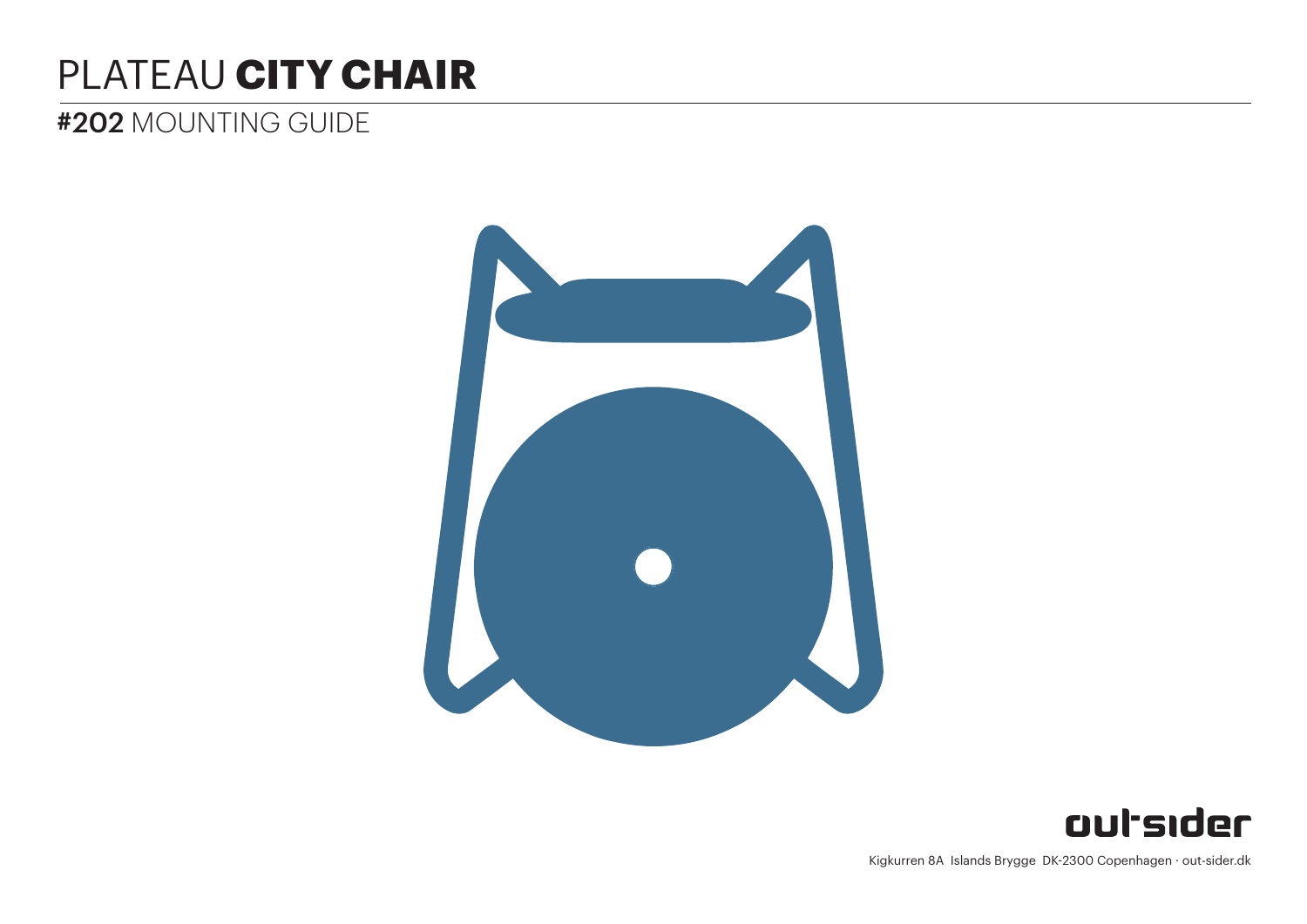# PLATEAU **CITY CHAIR**

Developed by out-sider in collaboration with Holscher Design 2021.

| <b>INDEX:</b> | <b>PAGE</b> |
|---------------|-------------|
|               |             |
|               |             |
|               |             |
|               |             |



# **ITEM LIST**

Plateau City Chair

• No additional assembly required

Tools (not included)

• Allen key set

#### ADD-ONS *Add-ons are not included with standard chair*





 $\bigoplus$ 

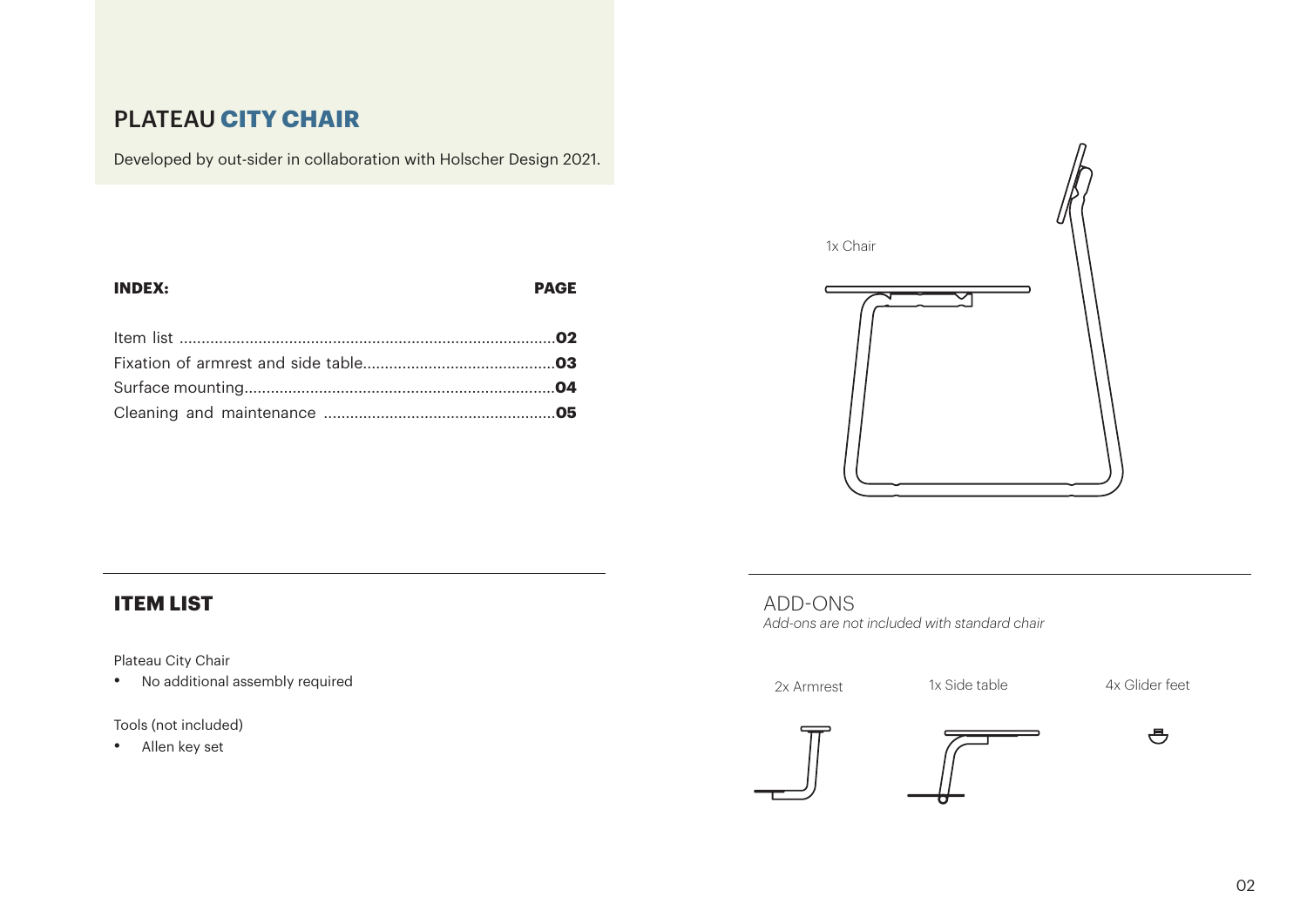## **FIXATION OF ARMREST AND SIDE TABLE 1 :**

When mounting the armrest, unscrew the two rear bolts, and remove the two plastic spacers. **Make sure to align the armrest in parallel with the chair leg, before tightening the bolts.**

It is the same procedure when mounting the side table. We recommend finding the desired angle of the chairs before fastening the side table in place.



Unscrew the M8 bolts and remove the plastic spacers.

- Only use provided bolts!

- Do not overtighten

After placement fasten the M8 bolts. Use grease to the bolts stick to the allen key, for easier mounting.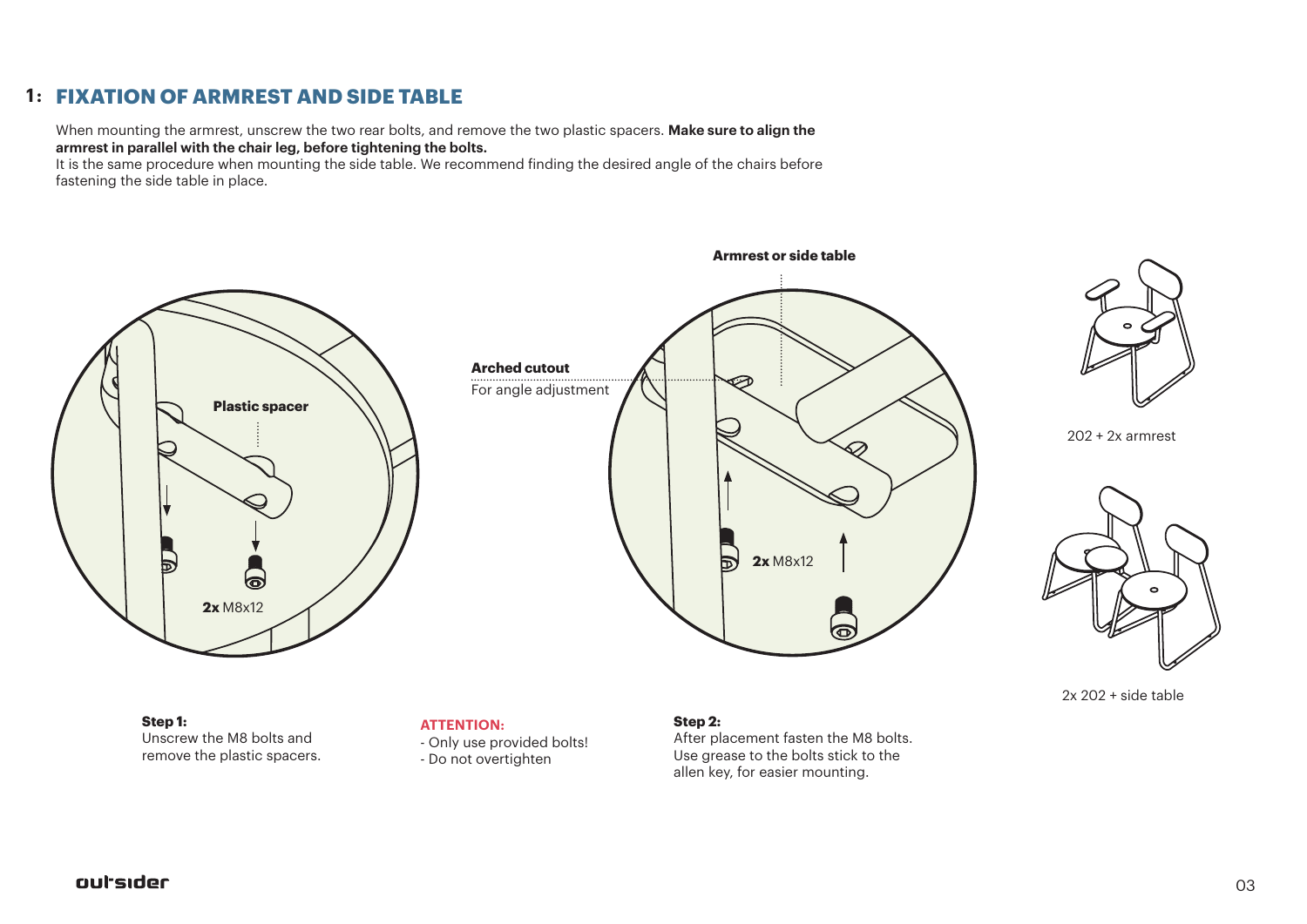# **SURFACE MOUNTING OR GLIDER FEET 2 :**

Use 4x bolts for surface mounting (not included). The chair is placed in the desired position on the surface. Prepare the surface for fixation. Entry hole in the chair frame is Ø16 mm and exit hole Ø14. Be aware of surface impurities and bumps before mounting. Alternatively, 4x rubber feat are inserted.